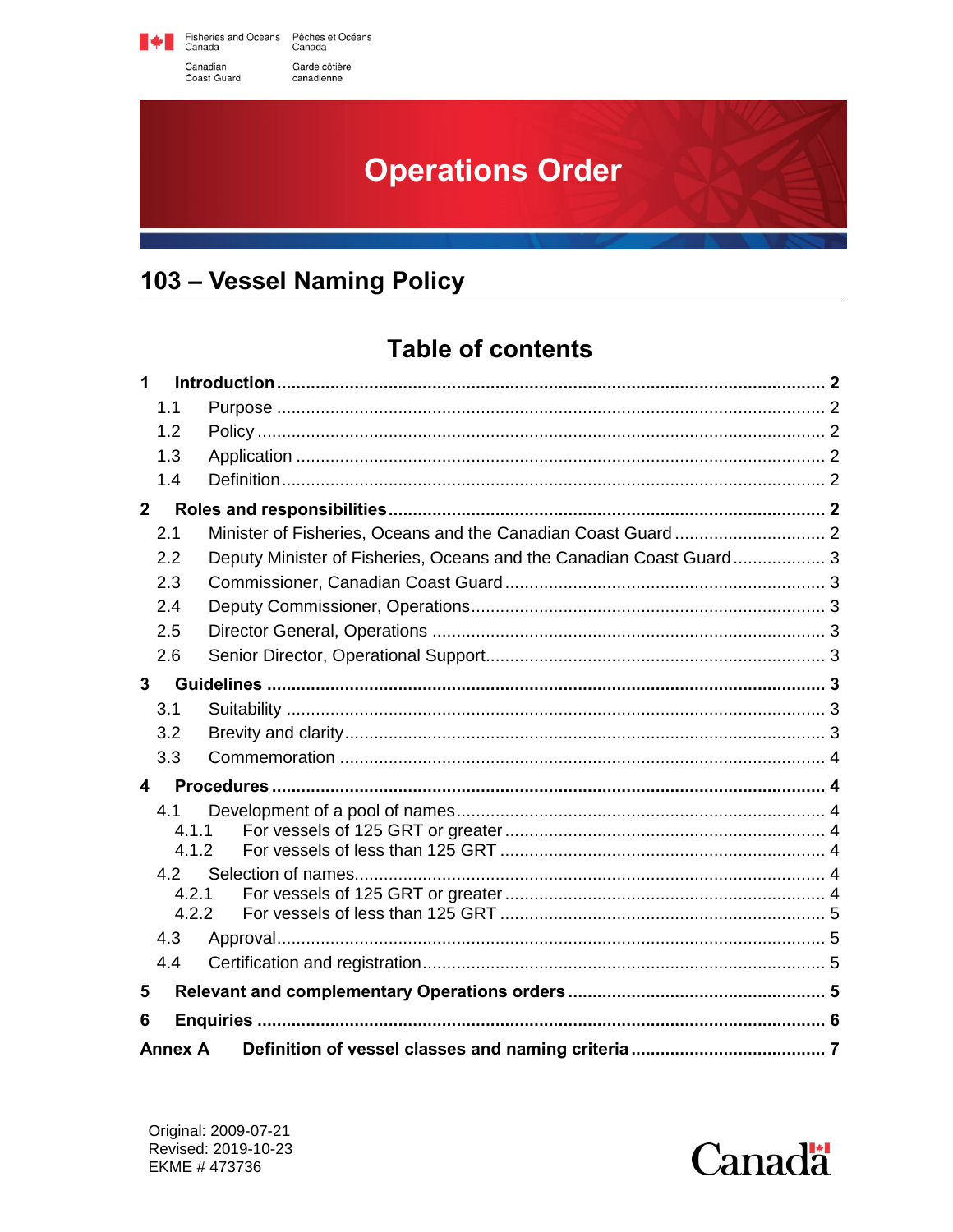## **1 Introduction**

### **1.1 Purpose**

The purpose of this order is to state the Canadian Coast Guard (Coast Guard) policy for the naming of Coast Guard vessels and to provide general guidelines for the selection and approval of names.

The objective is to select names that promote Canadian sovereignty, culture, geography and history. It is also intended to raise the profile of vessels and the work they do by honouring and celebrating people and places of regional and national significance.

### **1.2 Policy**

It is the policy of the Coast Guard that vessels of the Coast Guard fleet must be named according to the criteria listed in this order (Annex A).

All named vessels must have the prefix of CCGS for "Canadian Coast Guard Ship" before their given names.

### **1.3 Application**

This policy applies to all Coast Guard vessels and air cushioned vehicles.

Where names of existing Coast Guard vessels do not comply with this order, names will not need to be changed.

Vessels under long-term charter by the Coast Guard may be renamed in accordance with this order where deemed appropriate and practicable.

Typically small craft, which are vessels under 15 gross registered tonnage (GRT) or less than 12 metres in length, are sequentially numbered by type or class and not named. However, in cases where they are considered part of the base fleet and included in the Fleet Operations Plan for programming purposes, they may be named at the discretion of the Minister.

### **1.4 Definition**

Unless specifically defined, terms in this order have the same meaning as defined in the Fleet Safety Manual, Glossary – Definitions (see Annex A of the Fleet Safety Manual\* )

## **2 Roles and responsibilities**

### **2.1 Minister of Fisheries, Oceans and the Canadian Coast Guard**

The Minister of Fisheries, Oceans and the Canadian Coast Guard is responsible for:

a) approving name selections for all vessels

 <sup>\*</sup> The **Fleet Safety Manual** is accessible only on the Government of Canada network.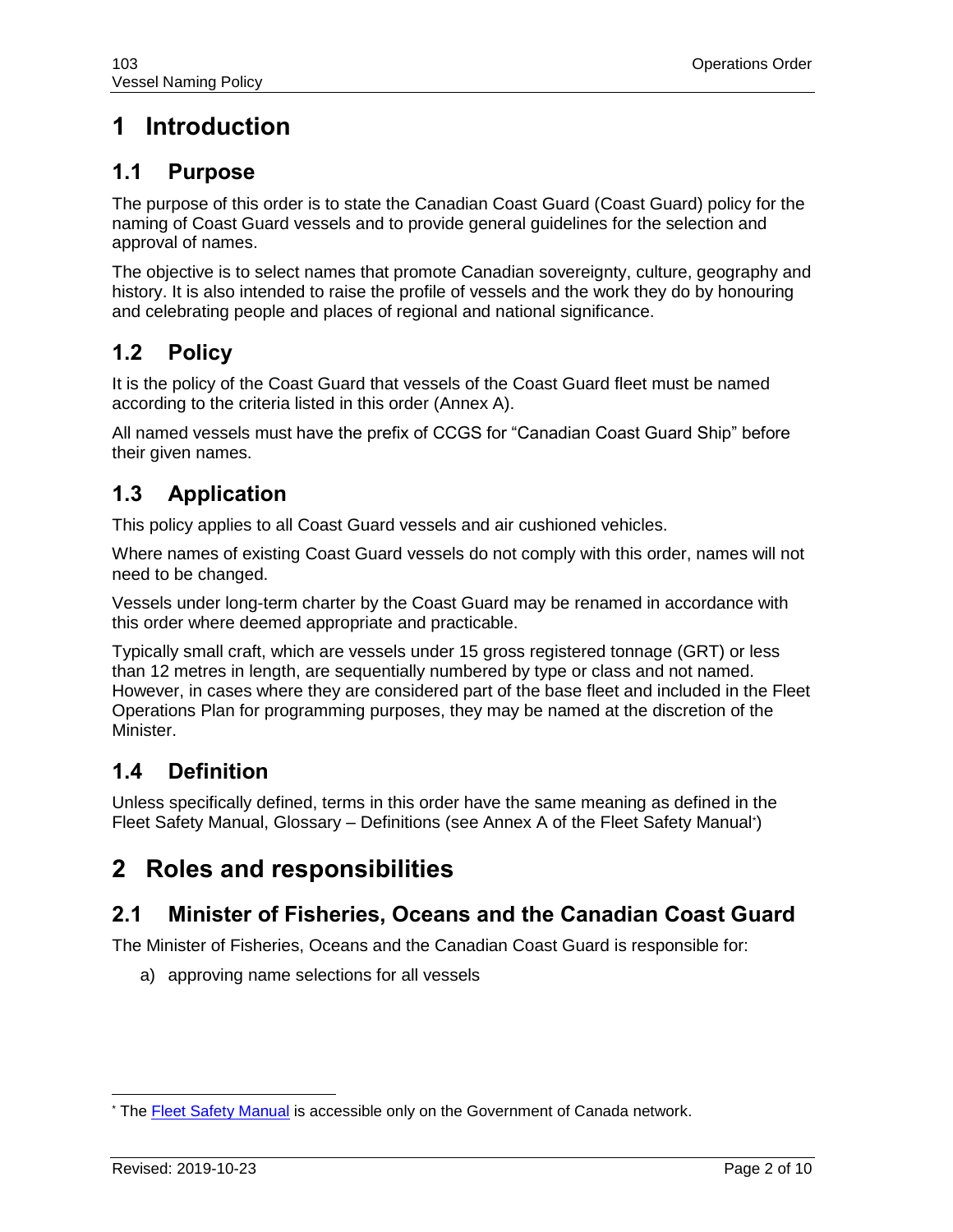#### **2.2 Deputy Minister of Fisheries, Oceans and the Canadian Coast Guard**

The Deputy Minister of Fisheries, Oceans and the Canadian Coast Guard is responsible for:

a) recommending name selections to the Minister of Fisheries, Oceans and the Canadian Coast Guard for all vessels

#### **2.3 Commissioner, Canadian Coast Guard**

The Commissioner, Canadian Coast Guard is responsible for:

a) recommending name selections to the Deputy Minister of Fisheries, Oceans and the Canadian Coast Guard

#### **2.4 Deputy Commissioner, Operations**

The Deputy Commissioner, Operations is responsible for:

a) recommending name selections to the Commissioner, Canadian Coast Guard

#### **2.5 Director General, Operations**

The Director General, Operations, is responsible for:

a) developing, implementing and maintaining this order

#### **2.6 Senior Director, Operational Support**

The Senior Director, Operational Support, is responsible for:

a) managing this order and monitoring to ensure compliance

### **3 Guidelines**

#### **3.1 Suitability**

The suitability of a particular choice of name has 3 dimensions, namely:

- a) promoting Canadian culture, history, geography and sovereignty by honouring people and places of importance to Canadians
- b) relevance and acceptability of the name to clients, stakeholders and the general public
- c) the extent to which the name promotes a positive image of the Department of Fisheries, Oceans and the Canadian Coast Guard

#### **3.2 Brevity and clarity**

Proposed vessel names should be brief and easily understood via radiotelephone and other means of communication, therefore:

- a) complicated or confusing spelling and pronunciation should be avoided
- b) names that sound like existing vessel names, places, call signs, directions or emergency signals must be avoided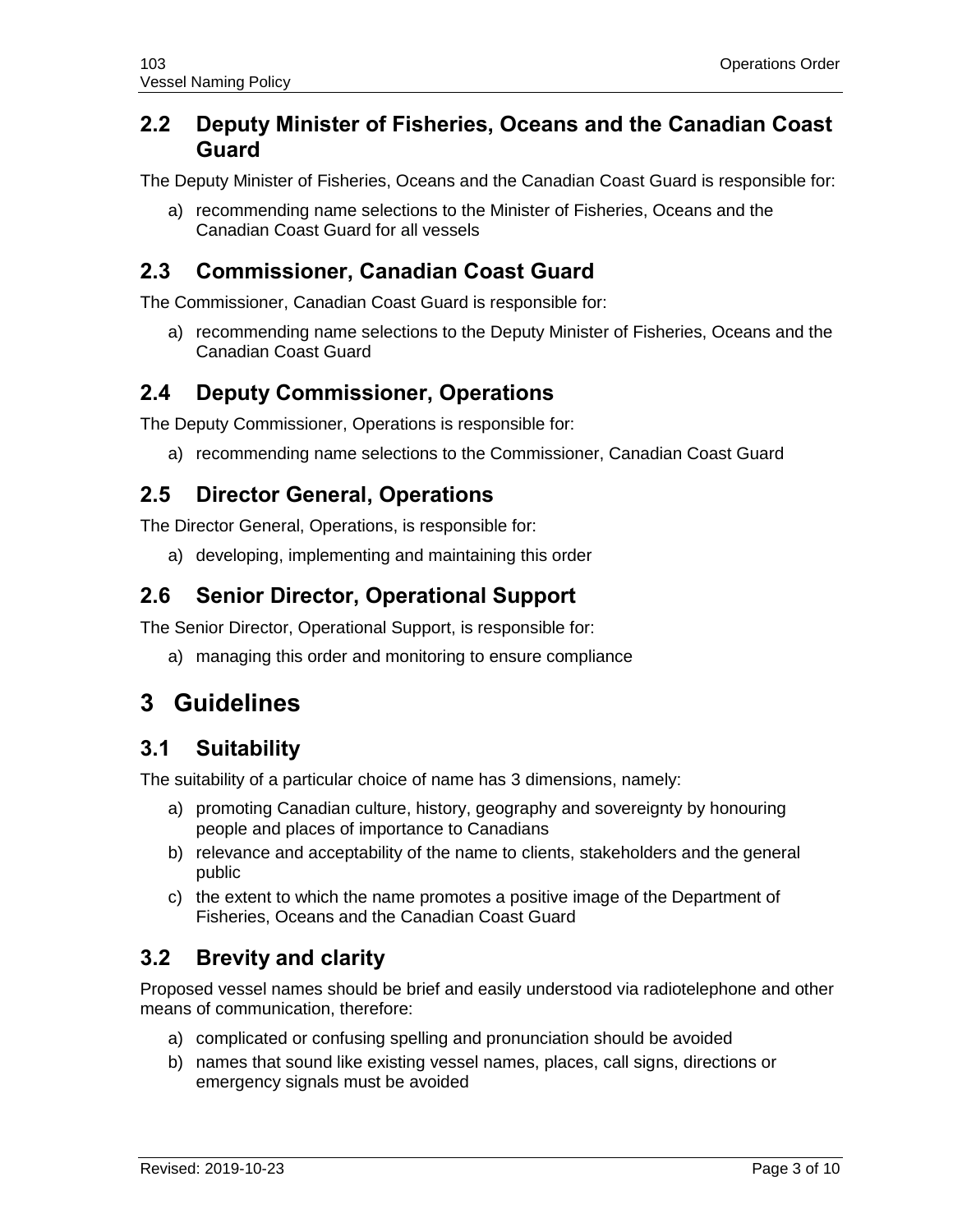c) professional titles (such as Doctor), honorifics (such as Right Honourable), familial abbreviations (such as Jr., III), and incomplete names should generally be avoided; however, they may be used in cases where they would complement name recognition for the subject

#### **3.3 Commemoration**

In keeping with commonly accepted commemorative naming guidelines, proposed names of individuals will only be used posthumously, and must only be considered for inclusion in a pool when the person has been deceased for at least 3 years.

### **4 Procedures**

#### **4.1 Development of a pool of names**

The Director General, Operations will develop and maintain a pool of potential names for each class of vessel as described in Annex A.

Verification of suitability, brevity, clarity and commemoration standards will be done prior to consultation and before names are entered in the pool for each class of vessel.

In developing the pool, the Director General, Operations will use a consultative process as outlined in sections 4.1.1 and 4.1.2 below.

#### **4.1.1 For vessels of 125 GRT or greater**

The pool of names must be developed and maintained at headquarters (HQ).

In developing the pool, the Director General, Operations will consult with appropriate regional, industry, community, indigenous, law enforcement, and other government department/agency representatives to refine the pool of proposed names.

The Director General, Operations must forward a request to all assistant commissioners to review the pool of potential vessel names conforming to that class of vessel.

#### **4.1.2 For vessels of less than 125 GRT**

A request will be sent to the relevant senior director(s), Fleet seeking a pool of proposed names to be provided. At least 3 names for each vessel to be named are to be provided in order of preference, along with a short biography and rationale for each.

#### **4.2 Selection of names**

The procedure to be followed for the selection of names for Coast Guard vessels must be as per the following sections.

#### **4.2.1 For vessels of 125 GRT or greater**

The Director General, Operations must forward a request to the assistant commissioner(s) and other relevant partners to review the pool of potential vessel names conforming to that class of vessel. If there are no suitable names in the pool, alternates will be provided as necessary, with a short biography and rationale for each.

The Director General, Operations, in consultation with the assistant commissioner(s) and other relevant partners, must select names to recommend to the Deputy Minister for approval by the Minister.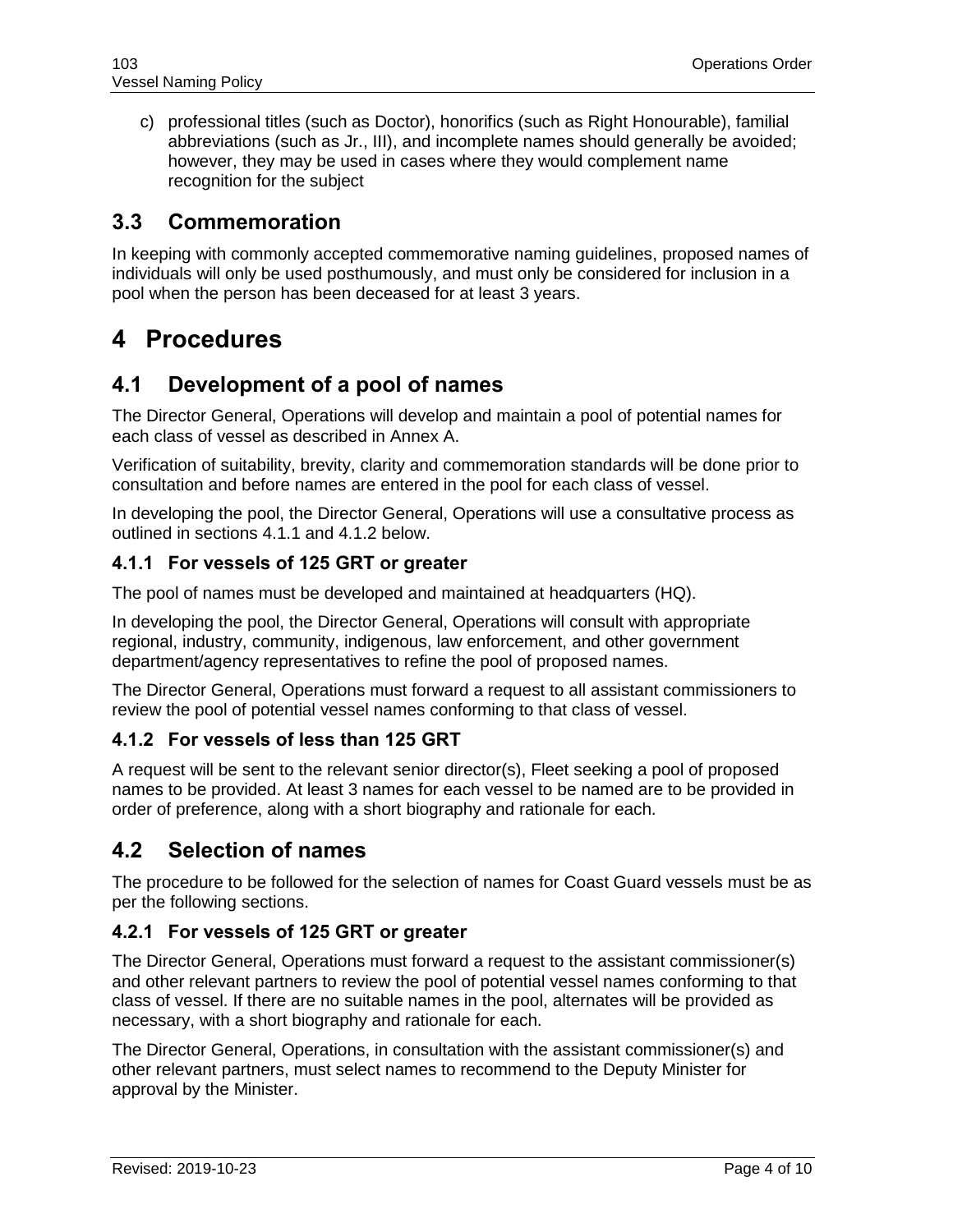#### **4.2.2 For vessels of less than 125 GRT**

The pool of proposed names from the region(s) is reviewed and vetted by HQ to verify that they conform to the naming criteria outlined in Annex A.

### **4.3 Approval**

The Senior Director, Operational Support, must obtain confirmation from Transport Canada's Vessel Registration Office that the proposed name(s) and alternates are available and meet the criteria listed in section 4.2 above. If not available, other names are to be chosen and verified with the Vessel Registration Office.

The Director General, Operations submits proposed names to the Commissioner, Coast Guard, via the Deputy Commissioner, Operations to recommend to the Deputy Minister for ministerial selection and approval.

#### **4.4 Certification and registration**

The Senior Director, Operational Support reserves the name(s) selected by the Minister with Transport Canada.

Depending on the responsibility for project management, either the Director General, Major Projects or the Director General, Integrated Technical Services obtains the necessary surveyor's and builder's certificates and arranges for the placement of names on the vessels.

The Senior Director, Operational Support completes the relevant registration activities, seeks consent from family members in support of proposed names of individuals, and obtains necessary documents (see CGOO [CGFO] 105.00\* ).

### **5 Relevant and complementary Operations orders**

- CGOO (CGFO) 102.00 Registrations/Licensing of Small Craft Coast Guard Fleet\*
- CGOO (CGFO) 105.00 Ship Registration and Name Changes\*
- CGOO (CGFO) 106.00 Naming and Dedication to Service Ceremony<sup>\*</sup>
- CGOO 119.00 Decommissioning of Vessels and Decommissioning and Disposal of Helicopters\*

[Coast Guard Operations Orders \(CGOO\)](https://intra.ccg-gcc.gc.ca/operations/en/national-directives/5349.html) are accessible only on the Government of Canada network.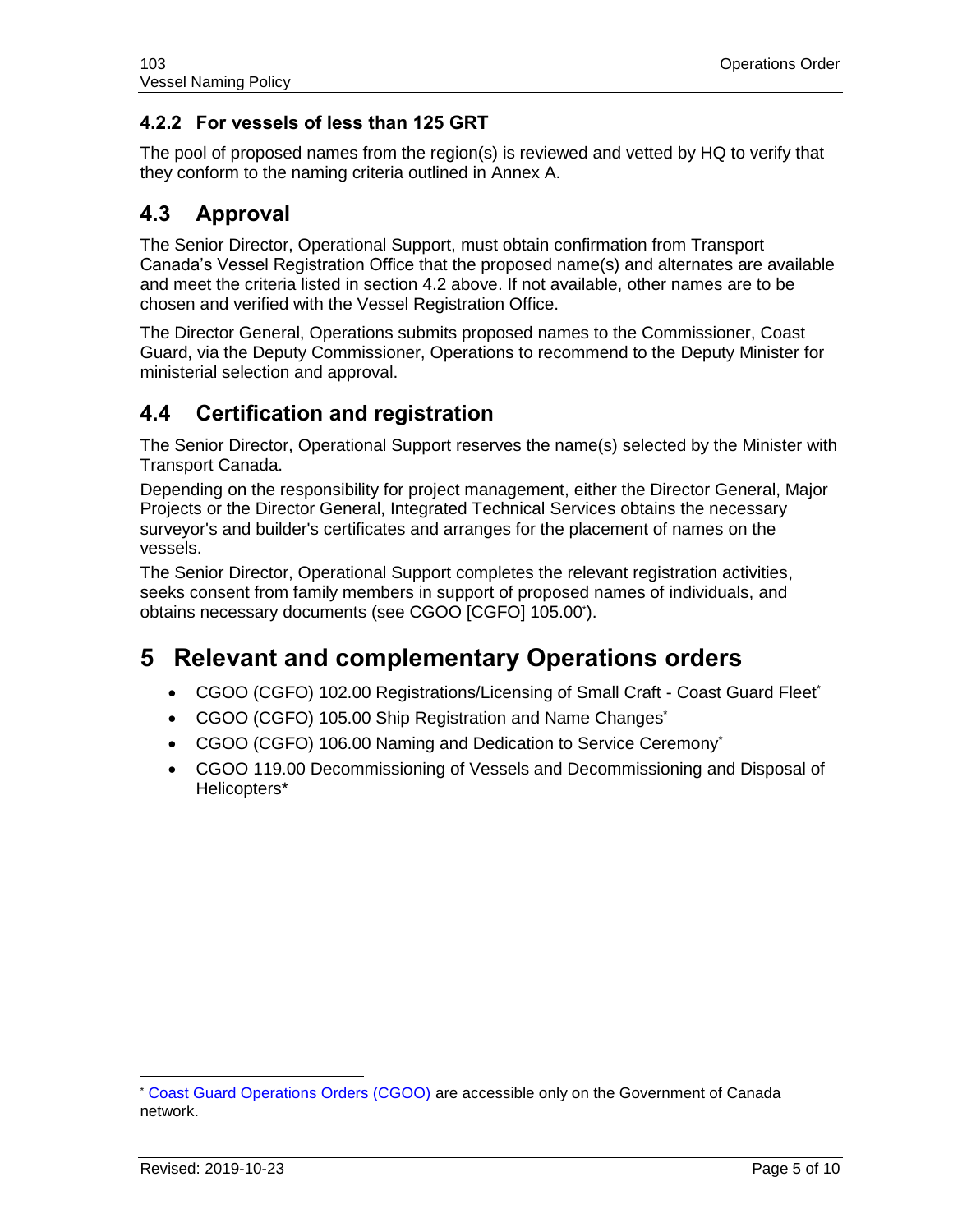## **6 Enquiries**

Enquiries regarding this Operations Order should be directed to **InfoPol@dfo-mpo.gc.ca**.



Julie Gascon Director General, Operations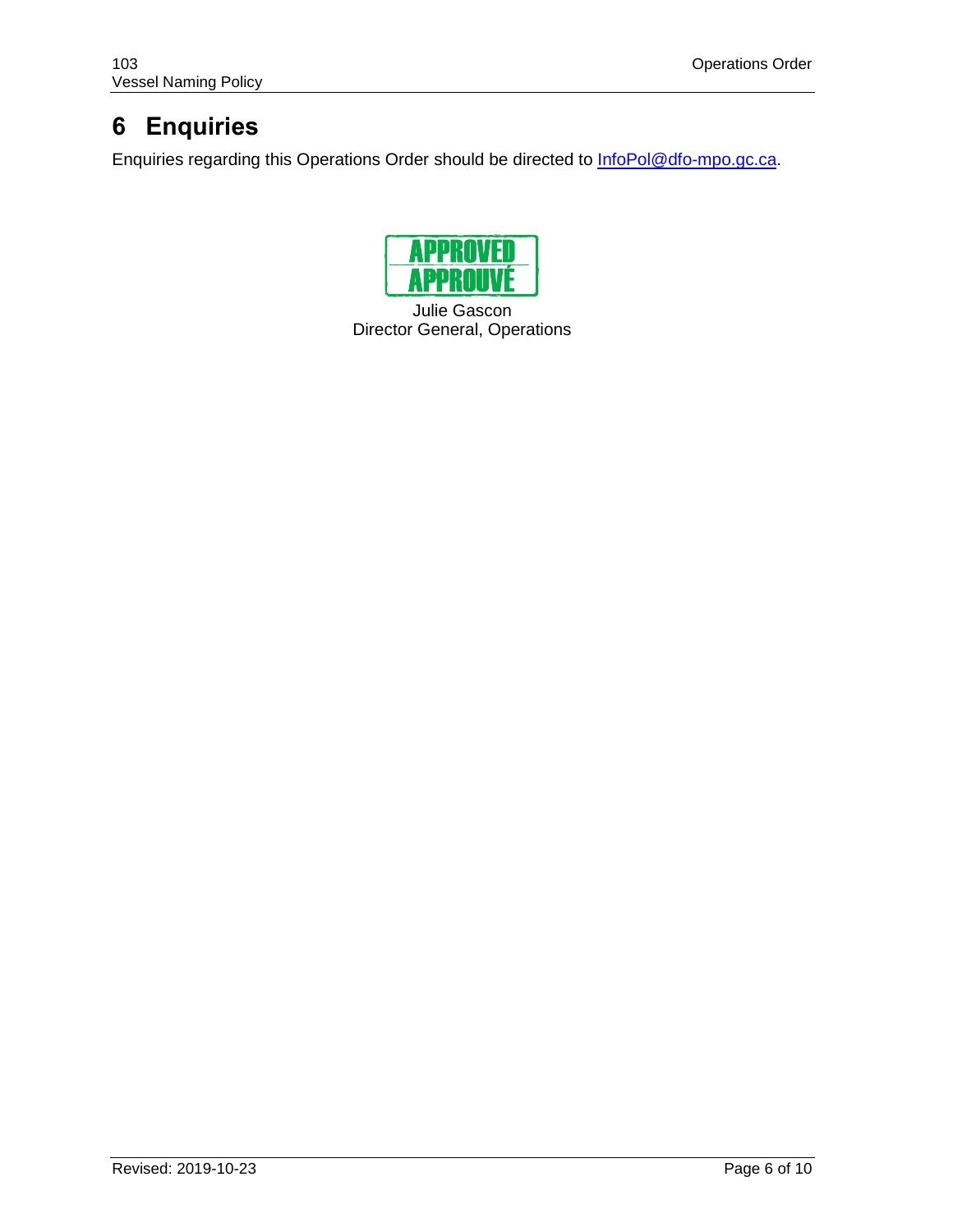## **Annex A Definition of vessel classes and naming criteria**

| <b>Class</b>         | <b>Abbreviation</b><br>(French) | <b>Definition</b>                                                                                                                                                                                                                                                    | <b>Naming criteria</b>                                                                                                                                                                                            |
|----------------------|---------------------------------|----------------------------------------------------------------------------------------------------------------------------------------------------------------------------------------------------------------------------------------------------------------------|-------------------------------------------------------------------------------------------------------------------------------------------------------------------------------------------------------------------|
| Polar<br>Icebreaker  | Polar<br>(polaire)              | A very large multitasked icebreaker<br>(approx. 140 metres in length), capable<br>of sustained operations in the Arctic<br>archipelago over 3 seasons per year.                                                                                                      | Former Canadian prime<br>ministers                                                                                                                                                                                |
|                      |                                 | Has the capacity to overwinter in the<br>Arctic.                                                                                                                                                                                                                     |                                                                                                                                                                                                                   |
|                      |                                 | Has the capacity to deliver a large suite<br>of Government of Canada programs.                                                                                                                                                                                       |                                                                                                                                                                                                                   |
| Heavy<br>Icebreaker  | HI<br>(BL)                      | A very large multitasked icebreaker<br>(approx. 130 metres in length), capable<br>of sustained operations in the Arctic<br>archipelago over 2 seasons per year<br>and escort operations in the Gulf of<br>St. Lawrence and East Coast of<br>Newfoundland.            | Former Canadian prime<br>ministers                                                                                                                                                                                |
|                      |                                 | Has capability to deliver a variety of<br>Government of Canada programs<br>including many Coast Guard programs<br>and scientific missions.                                                                                                                           |                                                                                                                                                                                                                   |
| Medium<br>Icebreaker | MI<br>(BM)                      | A large icebreaker (approx. 80-<br>100 metres in length) capable of<br>sustained icebreaking and escort<br>operations in the Arctic archipelago over<br>2 seasons per year, the Great Lakes,<br>River and Gulf of St. Lawrence, and the<br>Atlantic coast in winter. | <b>Former Canadian leaders</b><br>who made significant<br>contributions to Canada<br>through their work in<br>politics, the marine<br>environment, charitable<br>efforts, business ventures,<br>or public service |
|                      |                                 | Has capability to deliver a variety of<br>Government of Canada programs<br>including many Coast Guard programs<br>and scientific missions.                                                                                                                           |                                                                                                                                                                                                                   |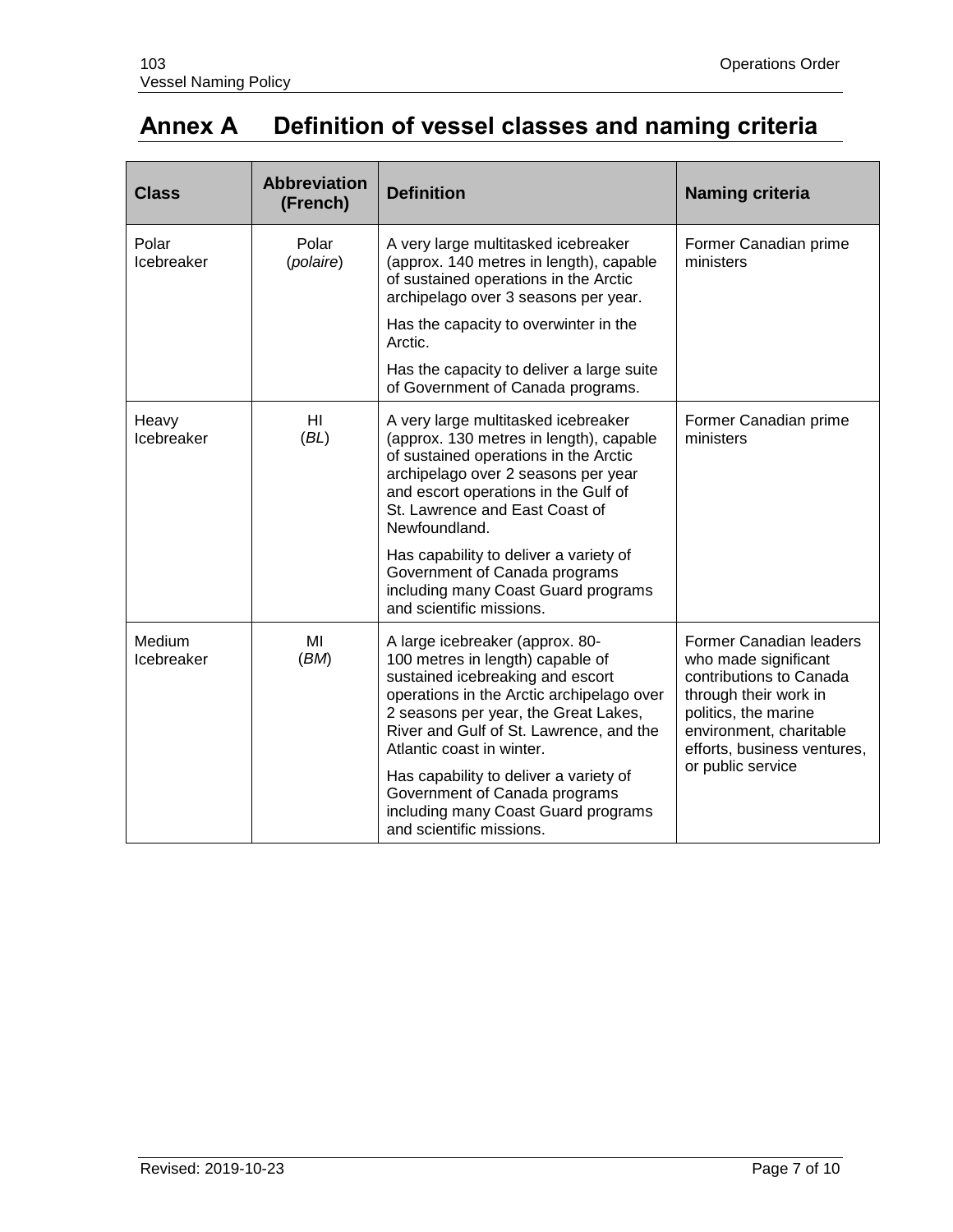| <b>Class</b>                                   | <b>Abbreviation</b><br>(French) | <b>Definition</b>                                                                                                                                                                                                 | <b>Naming criteria</b>                                                                                                                                                                                    |
|------------------------------------------------|---------------------------------|-------------------------------------------------------------------------------------------------------------------------------------------------------------------------------------------------------------------|-----------------------------------------------------------------------------------------------------------------------------------------------------------------------------------------------------------|
| Multipurpose<br>Vessel                         | <b>MPV</b><br>(MMF)             | A large (approx. 80 metres in length),<br>multitasked vessel with the capacity to<br>operate off of Canada's coasts and<br>within major waterways.                                                                | Former Canadian leaders<br>who made significant<br>contributions to Canada<br>through their work in<br>politics, the marine<br>environment, charitable<br>efforts, business ventures<br>or public service |
|                                                |                                 | Multitasking, icebreaking and heavy lift<br>capabilities, with innovative mission<br>modular design concepts permitting<br>them to adjust to evolving demands.                                                    |                                                                                                                                                                                                           |
|                                                |                                 | The Multipurpose Vessel class<br>consolidates 3 former classes of<br>vessels: the High Endurance Multi-<br>tasked Vessel, the Medium Endurance<br>Multi-tasked Vessel, and the Offshore<br>Patrol Vessel.         |                                                                                                                                                                                                           |
| Offshore<br>Oceanographic<br>Science Vessel    | <b>OOSV</b><br>(NHRO)           | A large (approx. 90 metres in length),<br>multitasked offshore vessel, capable of<br>extended missions of 4 to 6 weeks with<br>a 10,000 nautical mile (NM) range; can<br>deliver programs in ice-infested waters. | Former Canadian<br>scientists or explorers of<br>Canada                                                                                                                                                   |
|                                                |                                 | Equipped with wet labs and has bottom<br>and water-column sampling capability.                                                                                                                                    |                                                                                                                                                                                                           |
|                                                |                                 | Primarily used for ecosystem and fishery<br>science, oceanographic missions,<br>geological and hydrographic surveys.                                                                                              |                                                                                                                                                                                                           |
| Offshore<br><b>Fisheries</b><br>Science Vessel | <b>OFSV</b><br>(NHRH)           | A large (approx. 55 to 65 metres in<br>length), multitasked offshore vessel<br>capable of extended missions of 4 to<br>6 weeks with an 8,500 NM range; can<br>deliver programs in ice-infested waters.            | Former Canadian<br>scientists or explorers of<br>Canada                                                                                                                                                   |
|                                                |                                 | Equipped with wet labs and able to do<br>trawl surveys and some water column<br>sampling.                                                                                                                         |                                                                                                                                                                                                           |
|                                                |                                 | Primarily used for ecosystem and fishery<br>science research.                                                                                                                                                     |                                                                                                                                                                                                           |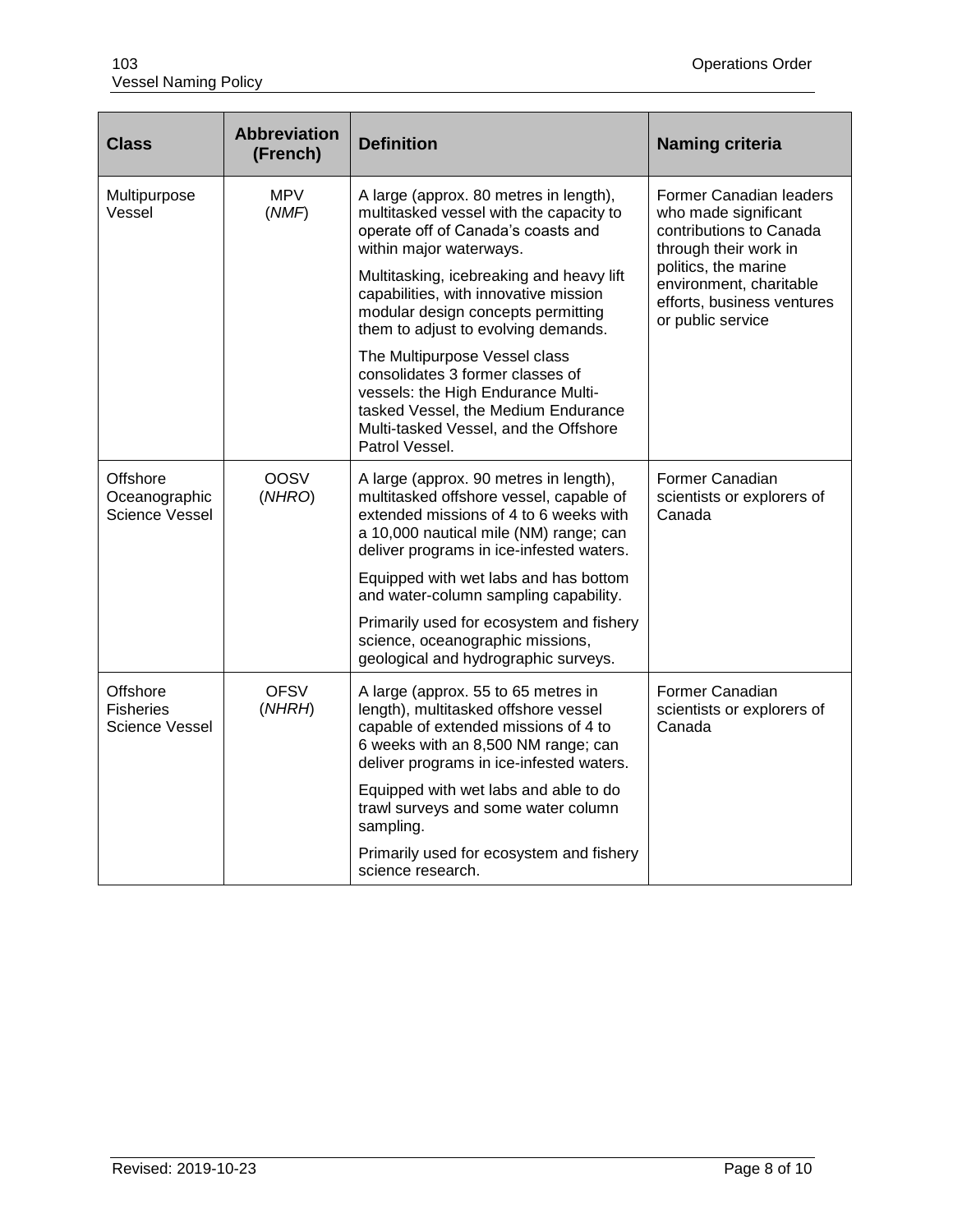| <b>Class</b>                      | <b>Abbreviation</b><br>(French) | <b>Definition</b>                                                                                                                                                                                                                                                                             | <b>Naming criteria</b>                                                                                                                                                                                                                                                                                                                                                |
|-----------------------------------|---------------------------------|-----------------------------------------------------------------------------------------------------------------------------------------------------------------------------------------------------------------------------------------------------------------------------------------------|-----------------------------------------------------------------------------------------------------------------------------------------------------------------------------------------------------------------------------------------------------------------------------------------------------------------------------------------------------------------------|
| Mid-shore<br><b>Patrol Vessel</b> | <b>MSPV</b><br>(PSH)            | A medium-sized vessel (approx.<br>40 metres in length) that can operate up<br>to 120 NM offshore and stay at sea up to<br>14 days.<br>Designed to support law enforcement;<br>primarily used for maritime security and<br>fisheries enforcement.                                              | Former recipients of the<br>Victoria Cross, Star of<br>Military Valour, Medal of<br>Military Valour, Meritorious<br>Service Medal, Cross of<br>Valour, Star of Courage,<br>Medal of Bravery, Order of<br>Merit of the Police Forces.<br><b>RCMP Honour Roll or</b><br><b>Fisheries and Oceans</b><br>Canada or Coast Guard<br>members who died in the<br>line of duty |
| Air Cushion<br>Vehicle            | <b>ACV</b><br>(VCA)             | A medium-sized, fast (up to 45 knots),<br>multi-tasked vessel which rides on a<br>cushion of air (hovercraft), capable of<br>working in very shallow areas and littoral<br>zones.<br>Primarily used for search and rescue,<br>aids to navigation, environmental<br>response, and icebreaking. | Indigenous words relating<br>to the marine environment                                                                                                                                                                                                                                                                                                                |
| Special<br>Navaids Vessel         |                                 | A shallow draught, flat-bottom vessel<br>(approx. 50 metres in length); self-<br>supporting for up to 28 days; and able to<br>sustain repeated groundings due to<br>shifting river channels.<br>Primarily used for navigational aids on<br>the Mackenzie River.                               | Indigenous words relating<br>to the marine environment                                                                                                                                                                                                                                                                                                                |
| <b>SAR Lifeboat</b>               | L/B<br>(B/S)                    | Small (approx.13 to 17 metres in length)<br>shore-based self-righting lifeboat;<br>capable of search and rescue operations<br>up to 100 NM from shore.                                                                                                                                        | Geographical features -<br>Uniform by class:<br>• Canadian capes for<br>high-speed lifeboats<br>• Canadian bays for high-<br>endurance lifeboats<br>• Canadian sounds for<br>response boats -<br>medium                                                                                                                                                               |
| Mid-shore<br>Science Vessel       | <b>MSSV</b><br>(NSHR)           | Medium-sized vessel (approx. 40 metres<br>in length) capable of sustained<br>operations away from port for up to<br>14 days with endurance for 21 days.<br>Primarily used for ecosystem fishery<br>science, oceanographic missions, and<br>geological and hydrographic surveys.               | Former dominion<br>hydrographers of Canada<br>or former explorers of<br>Canada                                                                                                                                                                                                                                                                                        |